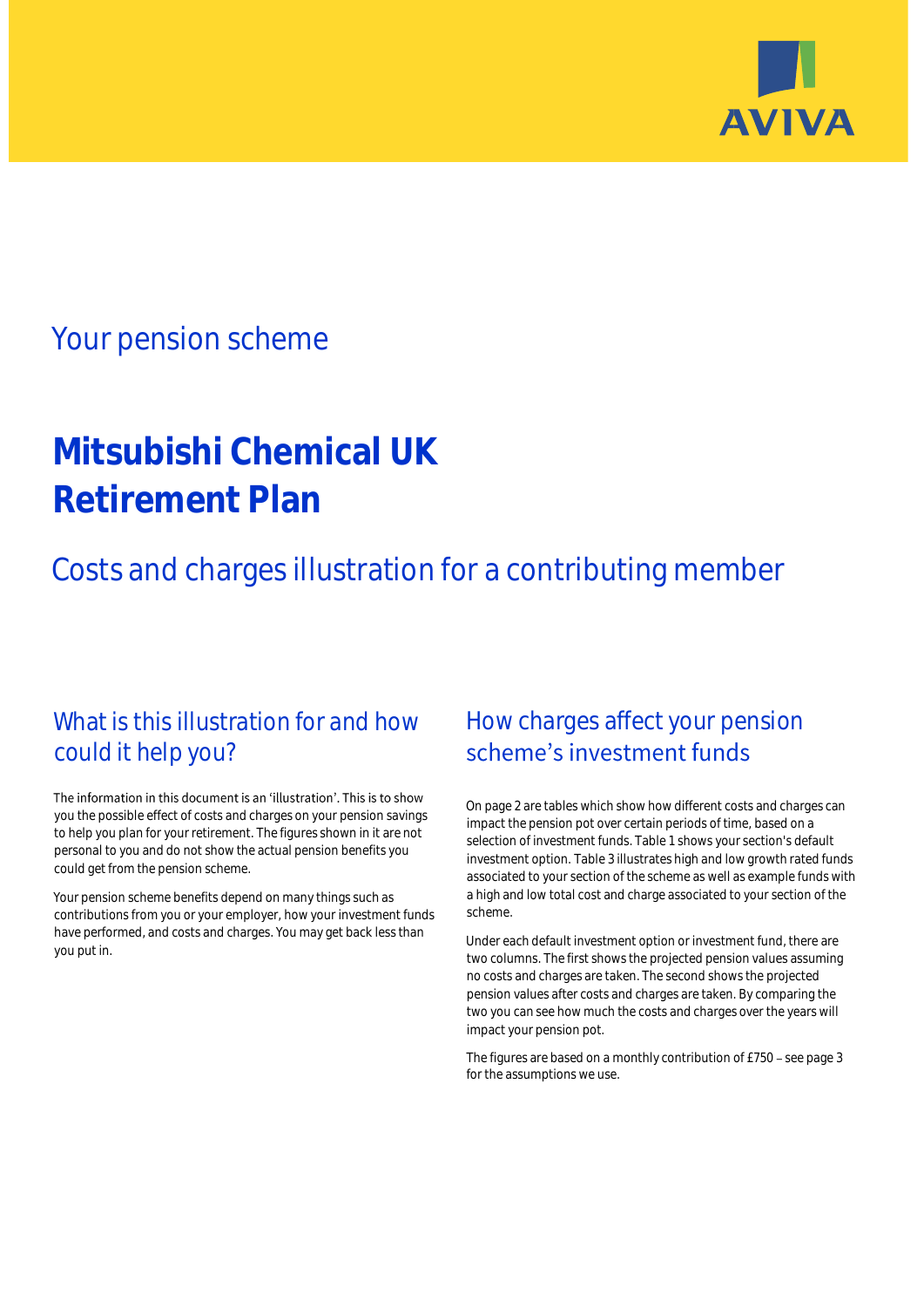| Illustration of effect of costs and charges on the Default Investment Option in<br><b>Mitsubishi Chemical UK Retirement Plan</b> |                                                                                               |                                    |  |  |  |  |  |  |  |
|----------------------------------------------------------------------------------------------------------------------------------|-----------------------------------------------------------------------------------------------|------------------------------------|--|--|--|--|--|--|--|
|                                                                                                                                  | <b>My Future</b><br>Assumed growth rate 3.2% (p.a.)<br>Assumed costs and charges 0.33% (p.a.) |                                    |  |  |  |  |  |  |  |
|                                                                                                                                  |                                                                                               |                                    |  |  |  |  |  |  |  |
|                                                                                                                                  |                                                                                               |                                    |  |  |  |  |  |  |  |
| At end of year                                                                                                                   | Projected value assuming no                                                                   | <b>Projected value after costs</b> |  |  |  |  |  |  |  |
|                                                                                                                                  | costs and charges are taken                                                                   | and charges are taken              |  |  |  |  |  |  |  |
| $\mathbf{1}$                                                                                                                     | £8,950                                                                                        | £8,930                             |  |  |  |  |  |  |  |
| $\overline{2}$                                                                                                                   | £18,000                                                                                       | £17,900                            |  |  |  |  |  |  |  |
| 3                                                                                                                                | £27,100                                                                                       | £27,000                            |  |  |  |  |  |  |  |
| 4                                                                                                                                | £36,400                                                                                       | £36,100                            |  |  |  |  |  |  |  |
| 5                                                                                                                                | £45,700                                                                                       | £45,300                            |  |  |  |  |  |  |  |
| 10                                                                                                                               | £94,000                                                                                       | £92,300                            |  |  |  |  |  |  |  |
| 15                                                                                                                               | £145,000                                                                                      | £141,000                           |  |  |  |  |  |  |  |
| 20                                                                                                                               | £198,000                                                                                      | £192,000                           |  |  |  |  |  |  |  |
| 25                                                                                                                               | £255,000                                                                                      | £244,000                           |  |  |  |  |  |  |  |
| 30                                                                                                                               | £315,000                                                                                      | £298,000                           |  |  |  |  |  |  |  |
| 35                                                                                                                               | £378,000                                                                                      | £354,000                           |  |  |  |  |  |  |  |
| 40                                                                                                                               | £440,000                                                                                      | £409,000                           |  |  |  |  |  |  |  |
| 45                                                                                                                               | £496,000                                                                                      | £457,000                           |  |  |  |  |  |  |  |
| 50                                                                                                                               | £543,000                                                                                      | £496,000                           |  |  |  |  |  |  |  |

÷,

### **Table 2**

| List of Funds included in the Default Investment Option |                       |                    |
|---------------------------------------------------------|-----------------------|--------------------|
| <b>Fund name</b>                                        | <b>Total Cost and</b> | <b>Growth Rate</b> |
|                                                         | Charge (p.a.)         | (p.a.)             |
| Av MyM My Future Growth                                 | 0.35%                 | 3.60%              |
| Av MyM My Future Consolidation                          | 0.30%                 | 2.40%              |
|                                                         |                       |                    |
|                                                         |                       |                    |
|                                                         |                       |                    |
|                                                         |                       |                    |
|                                                         |                       |                    |
|                                                         |                       |                    |
|                                                         |                       |                    |
|                                                         |                       |                    |

#### **Aviva Life & Pensions UK Limited.**

Registered in England No. 3253947. Registered office: Aviva, Wellington Row, York, YO90 1WR. Authorised by the Prudential Regulation Authority and regulated by the Financial Conduct Authority and the Prudential Regulation Authority. Firm Reference Number 185896. **aviva.co.uk** TEMP GFI NG071309 09/2018